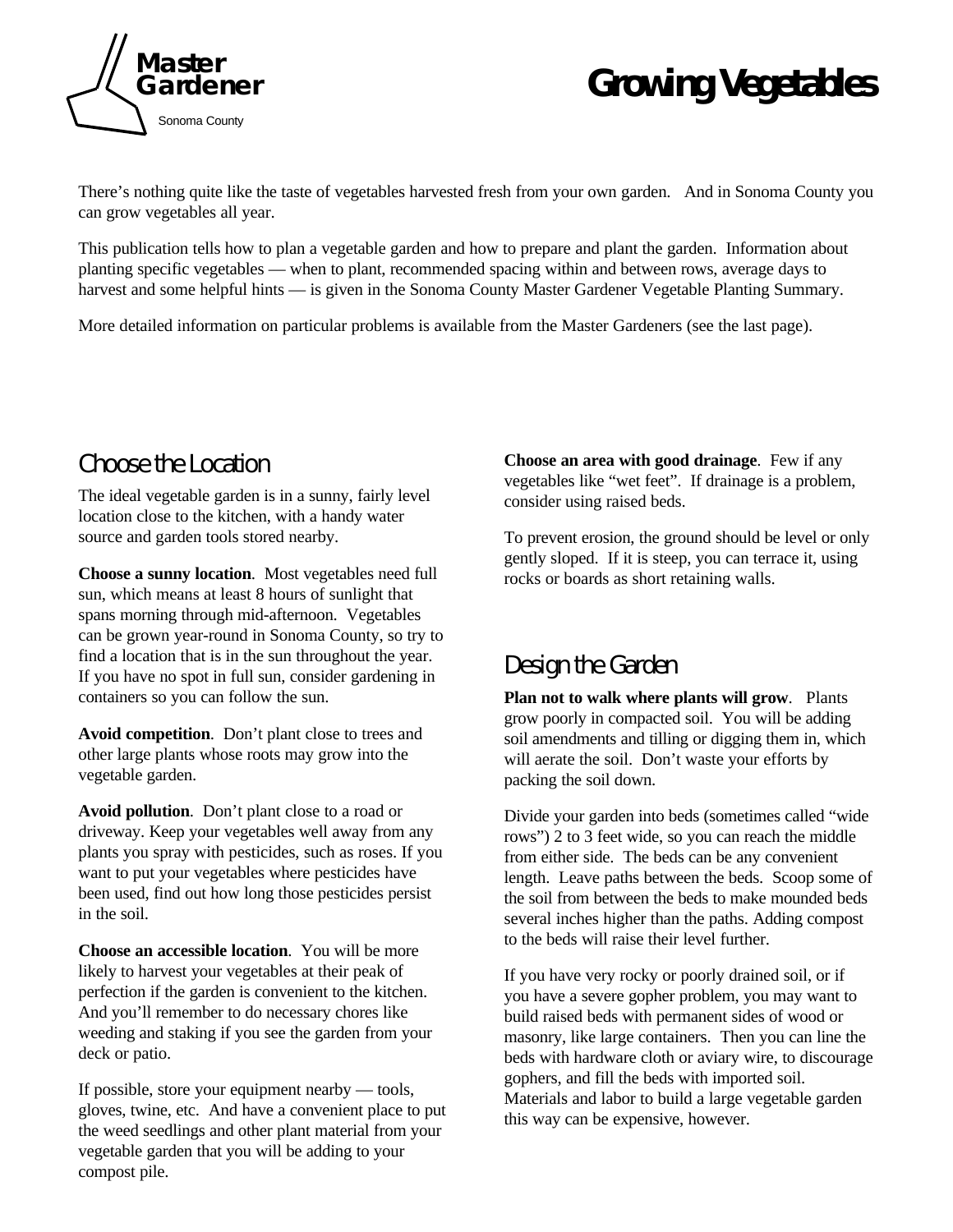**Plan on crop rotation**. Many problems with vegetables can be minimized by waiting at least 3 years before growing a vegetable or related vegetables in the same place they were grown before. For this purpose, the plant groups are the Solanums (tomatoes, eggplant, peppers, potatoes), Legumes (peas and beans), Curcibits (cucumber, squash, melon), Brassicas (cabbages, broccoli, cauliflower), Roots (beets, Swiss chard [a beet relative], radishes, carrots, parsnips, turnips), Greens (salads, spinach), Onions (onions, leeks, garlic), and Corn.

The traditional "four-square" garden lends itself well to rotation. Divide your plot into four squares. Separate the squares with paths wide enough for your wheelbarrow, and sub-divide each square into beds with narrow paths between them. Plan a way to rotate the contents of the beds so that one plant group will be grown in a given bed once every four years. This is easier to do if you grow only one plant group in each bed. The example at the right shows a plan that accomplishes this objective. You can, of course, make your garden any shape you want, but do think about how you can rotate the crops in successive years.

**Plan for growing year-round**. Plan your planting so you have some space for fall crops to be planted in late summer, when warm weather vegetables like tomatoes and peppers will just be approaching peak harvest. (The Master Gardener's Sonoma County Vegetable Planting Guide identifies the cool and warm weather crops and gives the best time to plant each vegetable.)

If you use a "four-square" plan, you can use two squares for cool weather vegetables and two for warm weather vegetables, as shown by the example.

**Provide for irrigation.** All warm season vegetables will require some regular watering. The easiest, but most expensive, method is to have drip or overhead irrigation that is controlled automatically by timer(s). Similar systems can be controlled by hand. If you don't install irrigation, you will need to have a hose that will reach all parts of the vegetable garden. In fact, you should have a hose handy for watering seedlings and newly planted vegetables.

#### **Be prepared to protect your plants from animal**

**pests**. Birds love tender, baby plants; use bird netting to keep them from eating your seedlings. If gophers are a problem in your area, plant in gopher baskets or in raised beds lined with hardware cloth. Keep deer out of the garden with a high fence or other deer-proof barrier.

#### Example A Garden Designed for Rotation



#### Rotation Plan for the Four Quarters:



# Get Ready for This Year's Planting

#### **Choose what to grow this year (or season)**.

Consider what vegetables you and your family enjoy and which are noticeably better when eaten fresh from the garden. Are there particular varieties that you like that are hard to find in stores and Farmers Markets? Find out which varieties do best in your area — the Master Gardeners provide a list of recommended vegetable varieties. Each year, more and more varieties of vegetables are available from catalogs, nurseries, and markets.

Plan to spread out your harvest. There are various methods to avoid having all of a particular vegetable at once. Choose varieties with long harvest periods: indeterminate tomatoes rather than determinate, pole beans rather than bush beans. Plant several varieties of one vegetable that have different maturity periods; this can be done with broccoli, cauliflower, and corn. Save part of area allotted for one vegetable for later planting, then plant at 2 to 4 week intervals; this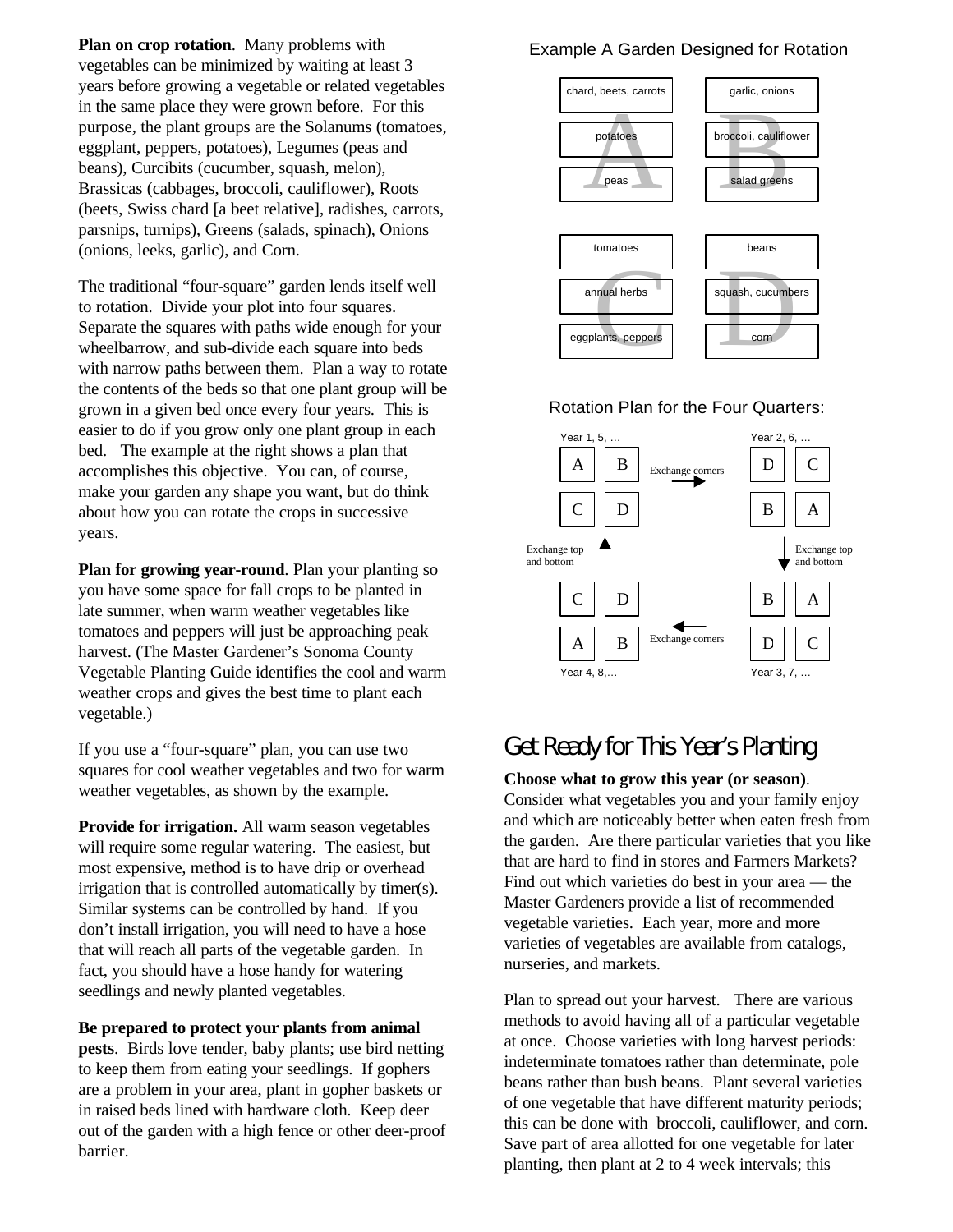works with many vegetables: salad greens, radishes, beets, carrots, potatoes, beans, peas, corn.

**Get seeds or seedlings**. In general, big seeds beans, peas, corn, squash, cucumbers — are most easily planted directly in the garden. Direct seeding is also good for vegetables that are grown close together to harvest small, such as salad greens and radishes. Other vegetables are best planted as "starts" (seedlings). The Sonoma County Master Gardeners Vegetable Planting Summary provides advice on whether to direct seed or to plant seedlings.

Order seeds early to get the varieties you want and to allow time for delivery. If you are starting plants in containers, plant the seeds 6 to 8 weeks before you will be ready to plant out in the garden. If you are buy seedlings, get them when you see good plants of the varieties you want. If it is too early to plant (see below), keep the containers in a sunny location and protect them from frost. If you grow plants inside, gradually get them accustomed to direct sun and outside temperatures.

# Prepare Beds for Planting

**Plant at the appropriate time**. Start early crops in February or March, summer crops in April or May. When spring crops harvested, it's almost time to sow fall crops — fall and winter crops have to start in late summer and early fall. See the Sonoma County Master Gardeners Vegetable Planting Summary for recommended times for each type of vegetable.

If you have divided your garden into beds, you can prepare only as many beds as you are ready to plant.

Remember that you have to take your own conditions into account. Don't work the soil when it is too wet. Plant earlier if you almost never have frost, later if you are in a frost pocket. Wait until after frost for warm season crops. Be sure not to plant seeds too early – warm season vegetable seeds can rot or fail to germinate if too wet or too cold.

**Add compost and/or fertilizer.** Soil nutrients need to be replenished each year, since vegetable plants are removed from the garden and not allowed to return to the soil. The best approach is to have your soil tested and add only the nutrients that are needed. However, most home gardeners can simply add compost and fertilizer each year.

Recommended amounts to add for each 100 square feet:

- 1 gallon complete fertilizer, or
- 5 gallons chicken manure, or
- 1 cubic foot ready-made chicken manure compost

Figure out an easy way to measure the amendment you choose. Calculate the area of each bed (easier if all beds are the same size). Then calculate the amount needed for each bed: multiply the area of the bed by the recommended amount and divide by area given in the recommendation (100 sq. ft.). Choose a convenient container (perhaps an old freezer container or a bucket). For smaller containers, decide how many containers full to use for each bed; for larger containers, mark the level needed for one bed.

Instead of adding compost before planting, try using compost as summer mulch, then digging or tilling it in the spring. If you do this, you should still add fertilizer in the spring — the compost adds needed organic material but probably has little of the necessary nitrogen.

**Mix in soil amendments and loosen soil**. Several options are available: depending on the size of your garden, the condition of your soil, and the strength of your back, you may till with a mechanical tiller or tractor, dig with a spade, or loosen with a fork. Mix the amendments into the top 6 to 12 inches of the soil. Smooth the top (and sides, if you are not using raised beds with constructed sides).

# Plant Seeds or Seedlings

**Determine spacing.** The Sonoma County Master Gardeners Vegetable Planting Summary recommends spacing for each type of vegetable. Vegetables that will be harvested before maturity (as can be done for beets, carrots, lettuces and other salad greens), can be planted closer than the recommended distance.

You can isolate each kind of vegetable or save space by inter-planting plants that are ready to harvest early (radishes, spinach, lettuces) with plants that mature later . You can even plant vegetables among your ornamental plants — but be sure not to use toxic products around them.

It is usually convenient to plant in rows. Decide how many rows of each vegetable your beds will hold: use the recommended "in row spacing" and determine how many plants will fit across the width of your bed. You'll probably want one row per bed of tomatoes and squashes, two or three of peppers and eggplants, four or more of lettuces. If you like your rows to be